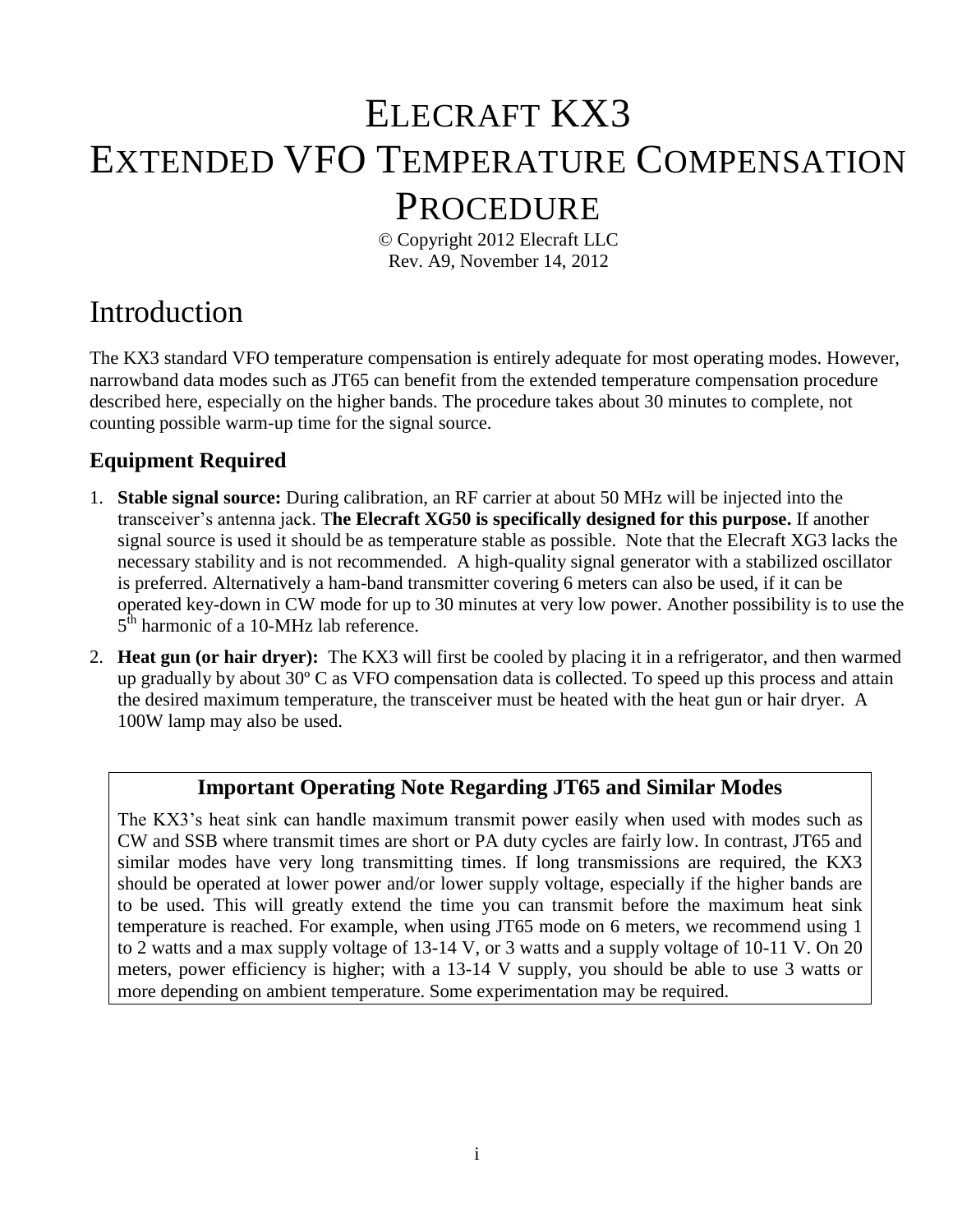## Temperature Compensation Procedure

#### **Equipment Setup**

- **If using the Elecraft XG50 for the first time, an 8 hour power-on aging cycle is recommended but not required.**
- **Turn on the signal source (signal generator or ham-band transmitter or transceiver). Allow warm-up as** recommended by the manufacturer. Any drift in the signal source will result in less accurate temperature compensation. Ideally, the signal source should not drift more than +/- 2 Hz over 30 minutes once stable.
- Set the signal source to exactly 50.000 MHz (alternatively, any accurately-known frequency in the 49-51 MHz range can be used). Select un-modulated carrier output, at a level of about –80 to –50 dBm (20-700) µV, or S8 to S9+20 dB). If you're using a transmitter or transceiver, turn it on, but do not yet go into transmit mode.
- Turn on the KX3 and select the 6-meter band. Allow it to warm up for at least 10-15 minutes.
- Locate a heat gun or hair dryer. **Do not turn it on at this time**. Position it behind the KX3, with the nozzle aimed at about the middle of the KX3's heat sink. The nozzle should be at least 12 inches away. (If you're using a device with only one heat setting, you may need to position it farther away from the KX3 to avoid heating it too quickly.) The heat gun will be used later, during data collection. Alternatively, a 100W lamp can be used. Position it so that the bulb is approximately 3" (8 cm) from the back of the KX3's heat sink.
- Connect a computer to the KX3 and run *KX3 Utility*. Check your KX3's firmware revision. If you don't have revision 1.18 or later, install it now.
- Click on the **Command Tester** tab in *KX3 Utility*. (During data collection, the KX3 will then send all data to the screen. The data can then be captured for analysis as described later.)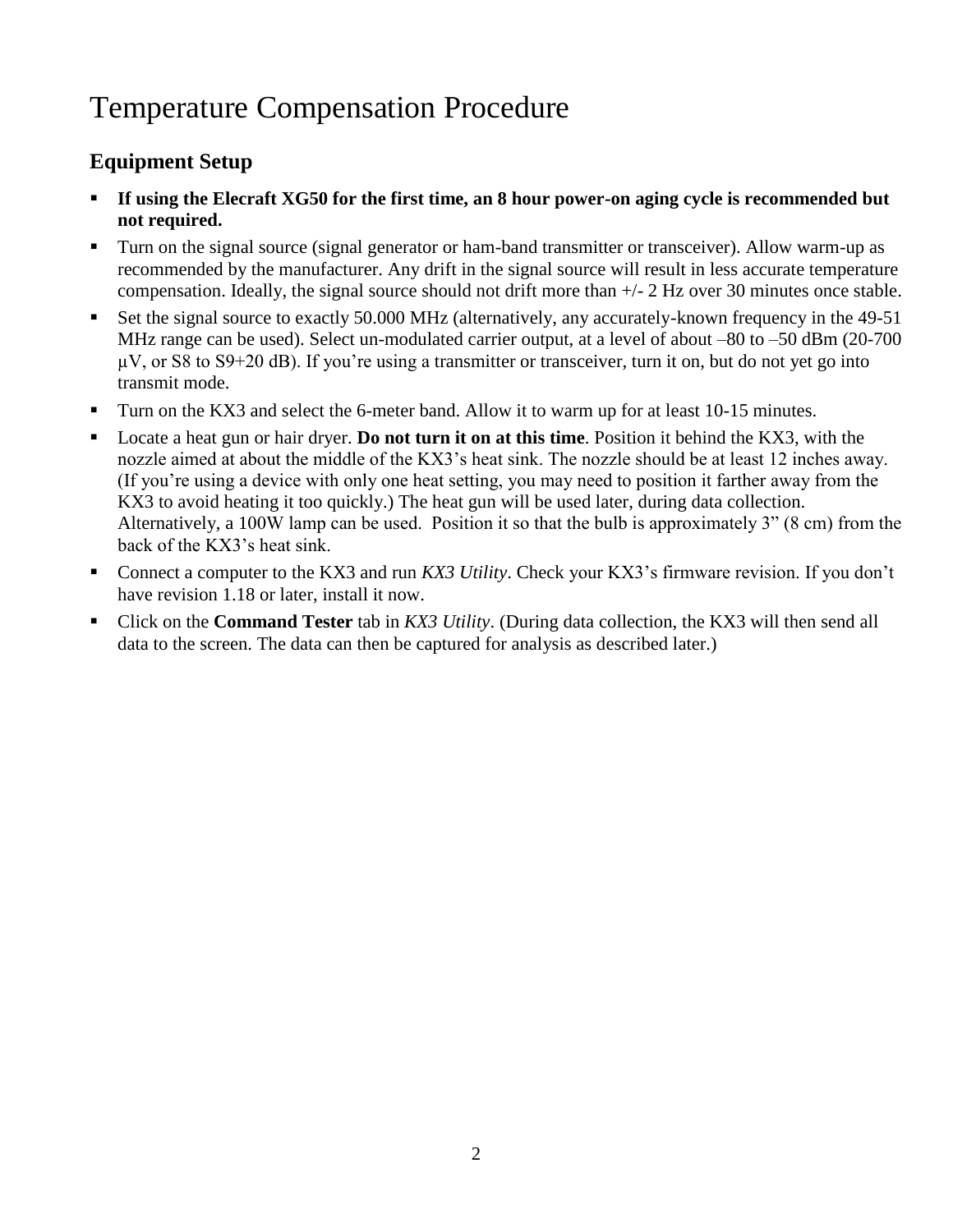#### **Initial Reference Calibration**

In this procedure, the KX3's synthesizer will be calibrated to the known frequency of the signal source, *at room temperature*. This provides a starting point for the extended temperature compensation steps.

#### **NOTE: This procedure must be performed even if REF CAL calibration has been done previously (whether kit or factory assembled).**

- Select CW mode by tapping **MODE**.
- Disable **PRE**amp.
- Set the side tone pitch to 550 Hz using **PITCH** and the knob directly above it.
- $\blacksquare$  Hold **MENU**. Rotate  $\odot$  **OFS** / **VFOB** to find the **DUAL** RX menu entry. Set it to **OFF**.
- Locate the *AUTO OFF* menu entry and set it to **INF** (infinite; fully clockwise).
- Locate the *RX SHFT* menu entry. Set it to **NOR**. Exit the menu.
- Set  $\odot$  **PWR** to 0.0 watts to avoid accidental damage to the generator.
- Connect the signal source to the KX3's antenna jack. If you're using a ham-band transmitter or transceiver instead of a signal generator, put it into key-down mode now, transmitting into a dummy load. To get some signal into the KX3, connect a wire to the KX3's antenna jack and drape it near the dummy load. You may need to adjust the length or position of this wire later. **If the Elecraft XG50 is being used, ensure that it is located at least 3' (1 M) away from the KX3, away from any heat source. This will help minimize any temperature changes to the XG50 during the compensation process.**
- Set VFO A to the *exact* **frequency of the signal source** (50.000 MHz or other accurately known frequency). **If using the Elecraft XG50, set the VFO A to 49.380 MHz.** You may not yet be able to hear the signal since the *REF CAL* menu entry still needs to be adjusted.
- Lock VFO A by holding **KHZ** for about 3 seconds. The lock symbol will turn on.
- Set AF gain so you can hear some background noise. Headphones are recommended.
- Hold **CWT**. The upper half of the S-meter becomes a tuning aid, with the **CWT** icon turned on. This enables the *auto-spot* function to be used below.
- Use the  $\circ$  **PBT I**/III control, function **I**, to set the WIDTH to 1.20 kHz (**BW** 1.20). The filter graphic should be centered. If not, tap the control to switch to function **II**, SHIFT, and center it.
- Locate the *REF CAL* menu entry. A frequency in the 114-MHz range will be shown on VFO A.
- Hold **KHZ** for about 3 seconds to unlock the parameter. **Note:** This unlocks only the *REF CAL* frequency parameter, not the regular VFO A frequency.
- If you see only 7 digits, tap  $\overline{RATE}$  to see the  $8^{th}$  digit.
- Tap **CMP** to switch temperature compensation from **STANDRD** to **CUSTOM**. When **CUSTOM** is selected, the menu entry name will change to **REF?CAL**. If it changes to **REF\*CAL** (with an asterisk): hold **PITCH** to temporarily switch to the temperature compensation display (e.g. **t30 F550**), then tap **PRE** . **DISABLE** will be flashed, and the menu entry name should now be **REF?CAL**.
- Hold CLR (hold function of the OFS/B knob) to load the default value of *REF CAL* for your KX3's synthesizer. **RESET** will be flashed.
- Enable RF output from the signal source on, if it was disabled. If using a transmitter or transceiver, put it into key-down mode now.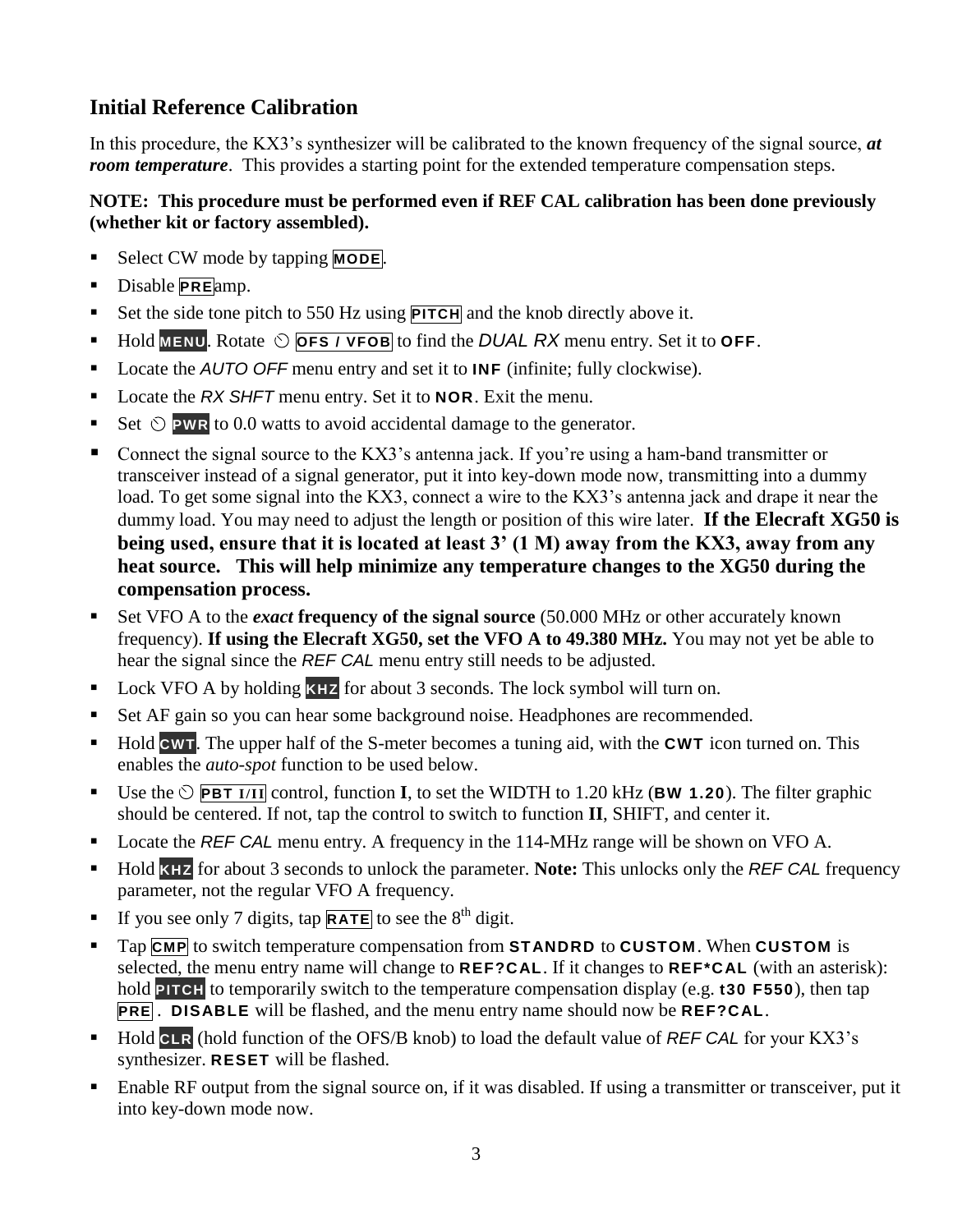- If you can't hear the signal, adjust the *REF CAL* frequency up and down using VFO A until you locate it. The signal should be quite strong (between S8 and S9+20). If not, adjust the level of the signal source (if using a transmitter or transceiver, adjust the antenna wire connected to the KX3.) Make sure you find the strongest signal—not the opposite sideband signal, which should be much weaker.
- Tap **SPOT** to *auto-spot* the signal. The *REF CAL* parameter value should automatically move up or down a small amount. When it finishes moving, the bar directly beneath the **CWT** icon should be turned on as shown below. The reference will then be closely calibrated.



- **Hold PITCH** to switch to the **temperature compensation display**. VFO A should now show temperature in º C on the left and audio signal pitch in Hz on the right (example: **t30 F550**).
- If the pitch shown is not in the range of 530-570 Hz, hold **PITCH** again to return to the REF CAL **frequency display**. Do AUTO-SPOT again, as explained above (or turn off CWT and spot the signal manually). Then hold **PITCH** to switch back to the temperature compensation display.
- Hold CLR for about 2 seconds and release. CLEAR will be briefly displayed on VFO B once this is complete. (This erases all temperature compensation data in preparation for data gathering.)
- $\blacksquare$  Exit the menu.
- Turn off the KX3.
- **DO NOT TURN OFF POWER** to the signal source. It must be powered to ensure it is stable when data collection begins (next page). However, if you're using a transmitter or transceiver, un-key it at this time.